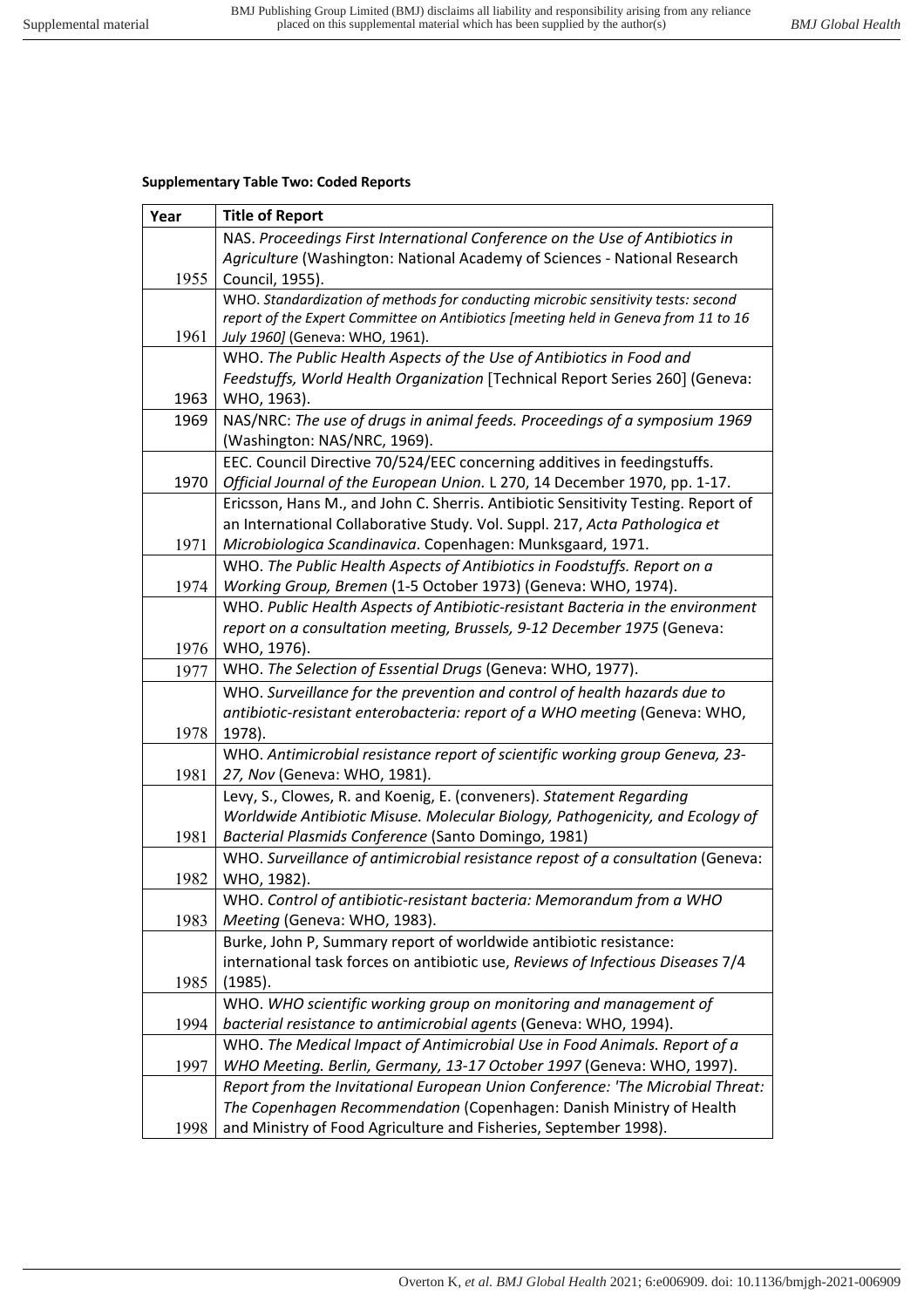r

|      | WHO. World Health Assembly (51st), Emerging and other communicable                  |
|------|-------------------------------------------------------------------------------------|
|      | diseases: antimicrobial resistance. WHA51.17, 1998, agenda item 21.3.               |
| 1998 | (Geneva: WHO, 1998).                                                                |
|      | WHO. Use of Quinolones in Food Animals and Potential Impact on Human                |
|      | Health. Report of a WHO Meeting, Geneva, Switzerland, 2-5 June 1998                 |
| 1998 | (Geneva: WHO, 1998).                                                                |
|      | WHO. Antimicrobial Resistance Monitoring: Information Exchange and                  |
|      | Opportunities for Collaboration. Report of the Second Joint Who/Ifpma               |
| 1998 | Meeting, Geneva 2-3 April 1998 (Geneva: WHO, 1998).                                 |
|      | Opinion of the Scientific Steering Committee on antimicrobial resistance.           |
| 1999 | European Commission, Directorate- General XXIV (Brussels: SSC for EC, 1999).        |
|      | OIE. The use of antibiotics in animals - Ensuring the protection of public health.  |
|      | Summary and Recommendations from the European Scientific Conference 24-             |
| 1999 | 26 March, Paris. (Paris: OIE, 1999).                                                |
|      | European Agency for the Evaluation of Medicinal Products, Antibiotic                |
|      | resistance in the European Union associated with therapeutic use of veterinary      |
|      | medicines. Report and qualitative risk assessment. Committee for Veterinary         |
| 1999 | Medicinal Products. July 14 (London: EMA, 1999).                                    |
|      | EMA. A risk management strategic plan for controlling antimicrobial resistance      |
|      | through the authorisation of veterinary medicines. Recommendations                  |
|      | consequent to the report and qualitative risk assessment of the CVMP (London:       |
| 2000 | EMA, 2000).                                                                         |
|      | WHO/FAO/OIE. WHO Global Principles for the Containment of Antimicrobial             |
|      | Resistance in Animals Intended for Food. Report of a WHO Consultation with          |
|      | the participation of the Food and Agriculture Organization of the United            |
|      | Nations and the Office International des Epizooties. Geneva, Switzerland. June      |
| 2000 | 5-9 (WHO: Geneva, 2000).                                                            |
|      | WHO. WHO global strategy for containment of antimicrobial resistance (WHO:          |
| 2001 | Geneva, 2001).                                                                      |
|      | WHO. Monitoring antimicrobial usage in food animals for the protection of           |
|      | human health Report of a WHO consultation Oslo, Norway 10-13 September              |
| 2002 | 2001 (Geneva: WHO, 2002).                                                           |
|      | EC, Council recommendation of 15 November 2001 on the prudent use of                |
|      | antimicrobial agents in human medicine (Brussels: European Commission,              |
| 2002 | 2002).                                                                              |
|      | European Parliament. Regulation (EC) No 1831/2003 of the European Parliament and    |
|      | the Council of 22 September 2003 on additives for use in animal nutrition. Official |
| 2003 | Journal of the European Union, L268/29, 18.10.2003 (Strasbourg: EP, 2003).          |
|      | OIE, OIE International Standards on Antimicrobial Resistance. Paris: OIE. Based     |
| 2003 | on 2001 OIE Headquarters meeting Paris (Paris: OIE, 2003).                          |
|      | FAO/WHO/OIE. Joint FAO/WHO/OIE Expert Workshop on Non-Human                         |
|      | Antimicrobial Usage and Antimicrobial Resistance: Scientific Assessment.            |
| 2003 | Geneva, Switzerland, 1-5 December 2003 (Geneva: WHO, 2003).                         |
|      | WHO, Impacts of antimicrobial growth promoter termination in Denmark : the          |
|      | WHO international review panel' s evaluation of the termination of the use of       |
|      | antimicrobial growth promoters in Denmark : Foulum, Denmark 6-9 November            |
| 2003 | 2002 (Geneva: WHO, 2003).                                                           |
|      |                                                                                     |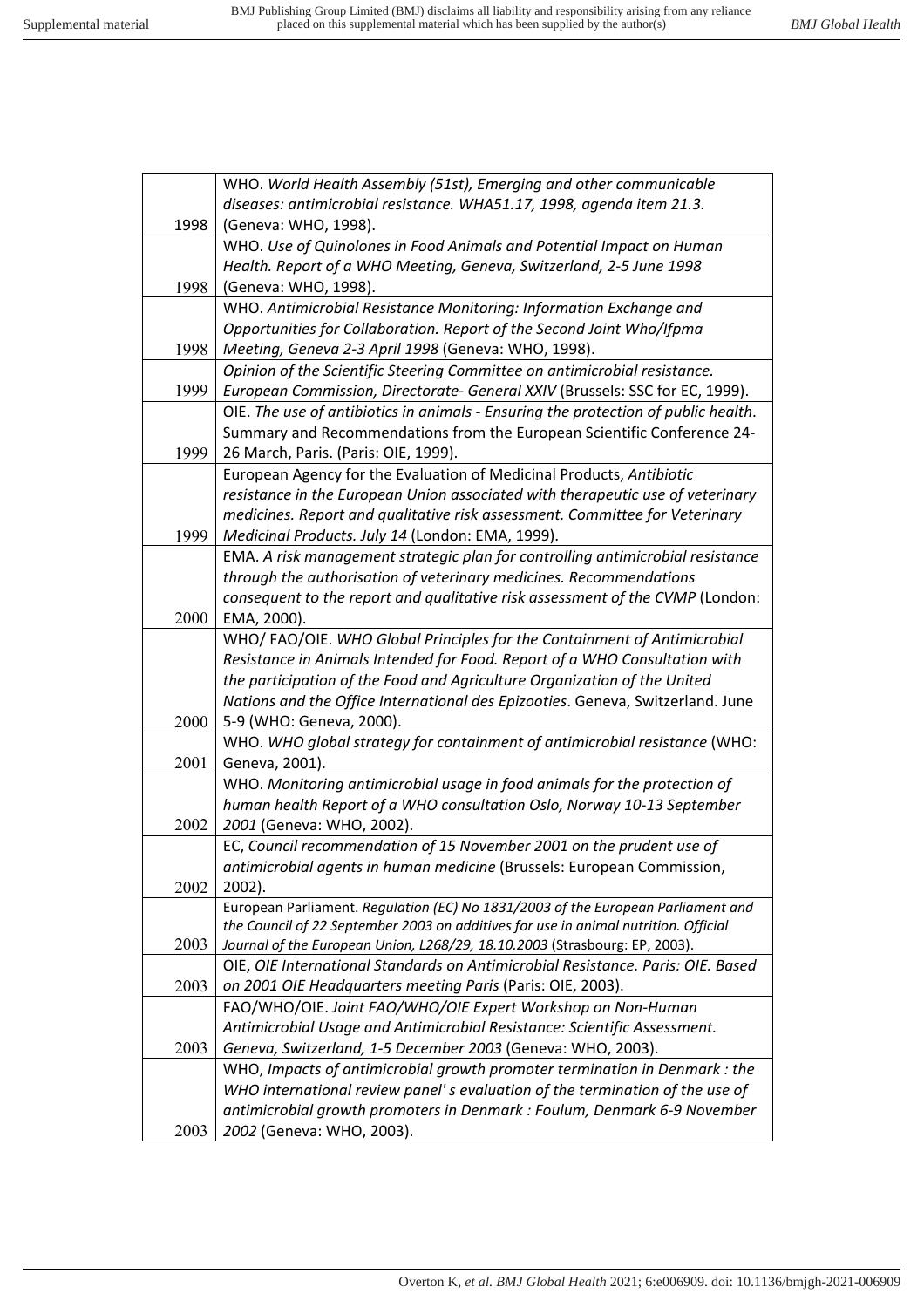|      | FAO/WHO/OIE. 2004. Second Joint FAO/WHO/OIE Expert Workshop on Non-             |
|------|---------------------------------------------------------------------------------|
|      | Human Antimicrobial Usage and Antimicrobial Resistance: Management              |
| 2004 | Options. Oslo, Norway, 15-18 March 2004 (Geneva: WHO, 2004).                    |
|      | FAO/WHO/Codex Alimentarius. Code of Practice to minimize and contain            |
| 2005 | antimicrobial resistance (2005).                                                |
|      | WHO. Critically important antibacterial agents for human medicine for risk      |
|      | management strategies of non-human use. Report of a WHO working group           |
| 2005 | consultation, Canberra, Australia, 15-18 February 2005 (Geneva: WHO, 2005).     |
|      | EMA. CVMP Strategy on Antimicrobials 2006-2010 and status report on             |
| 2006 | activities on antimicrobials (London: EMA, 2006).                               |
|      | FAO/WHO/OIE. Report of a Joint FAO/WHO/OIE Expert Consultation on               |
|      | Antimicrobial Use in Aquaculture and Antimicrobial Resistance. Seoul, Republic  |
| 2006 | of Korea, 13-16 June 2006 (Geneva: WHO, 2006).                                  |
|      | OIE. OIE list of antimicrobials of veterinary importance. November 2007 (Paris: |
| 2007 | OIE, 2007).                                                                     |
|      | WHO. Critically important antimicrobials for human medicine: categorization     |
|      | for the development of risk management strategies to contain antimicrobial      |
|      | resistance due to non-human antimicrobial use. Report of the second WHO         |
|      | Expert Meeting, Copenhagen, Denmark, 29-31 May 2007 (Geneva: WHO,               |
| 2007 | 2007).                                                                          |
|      | EFSA. 'Report of the Task Force of Zoonoses Data Collection including a         |
|      | proposal for harmonized monitoring scheme of antimicrobial resistance in        |
|      | Salmonella in fowl (Gallus gallus), turkeys, and pigs and Campylobacter jejuni  |
| 2007 | and C. coli in broilers', EFSA Journal (2007).                                  |
|      | FAO/WHO/OIE. Joint FAO/WHO/OIE Expert Meeting on Critically Important           |
|      | Antimicrobials. Report of the FAO/WHO/OIE Expert Meeting. FAO, Rome, 26-30      |
| 2008 | November 2007 (Rome: FAO, 2008).                                                |
|      | EC, Council Conclusions on Antimicrobial Resistance (Brussels: Council of       |
| 2008 | European Union, 2008).                                                          |
|      | WHO, FAO, OIE, UNICEF, UNSIC, and World Bank. Contributing to One World,        |
|      | One Health - A Strategic Framework for Reducing Risks of Infectious Diseases    |
| 2008 | at the Animal-Human-Ecosystems Interface.                                       |
|      | EC. Council Conclusions of 1 December 2009 concerning innovative incentives     |
| 2009 | for effective antibiotics (Brussels: European Commission, 2009).                |
|      | ECDC, EMEA. The bacterial challenge: time to react, ECDC/EMEA joint technical   |
|      | report, European Centre for Disease Prevention and Control, Stockholm           |
| 2009 | (Stockholm: ECDC 2009).                                                         |
|      | ECDC/EFSA/EMA. 'Joint Scientific Report of ECDC, EFSA and EMEA on               |
|      | Methicillin Resistant Staphylococcus aureus (MRSA) in Livestock, Companion      |
| 2009 | Animals and Food', EFSA Journal, 7 (6) (2009).                                  |
|      | ECDC/EFSA/EMA. 'Joint Opinion on antimicrobial resistance (AMR) focused on      |
| 2009 | zoonotic infections'. EFSA Journal, 7 (2009).                                   |
|      | EFSA. Assessment of the Public Health significance of methicillin resistant     |
|      | Staphylococcus aureus (MRSA) in animals and foods Scientific Opinion of the     |
|      | Panel on Biological Hazards(Question No EFSA-Q-2008-300) Adopted on 5           |
| 2009 | March 2009 (Parma: EFSA, 2009).                                                 |
|      |                                                                                 |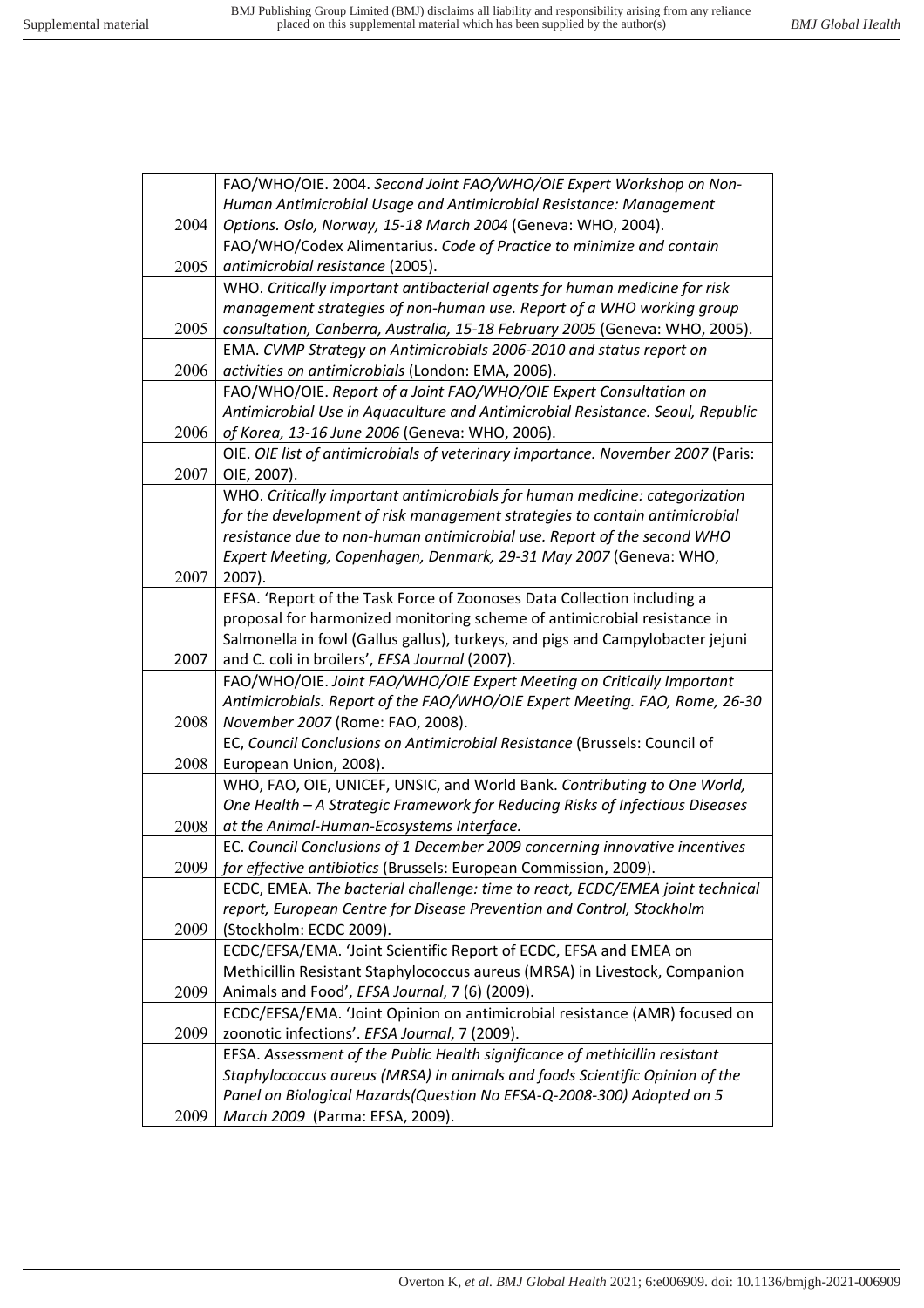|      | EMEA/HMA. Joint Heads of Medicines Agencies (HMA)/EMEA Meeting on                     |
|------|---------------------------------------------------------------------------------------|
|      | Promoting Prudent and Responsible Use of Antimicrobials in Veterinary                 |
| 2009 | Medicine Marienbad, Czech Republic 19 - 20 May 2009.                                  |
|      | FAO, OIE, WHO. The FAO-OIE-WHO collaboration - tripartite concept note,               |
| 2010 | FAO, OIE and WHO (WHO/OIE/FAO, 2010).                                                 |
| 2010 | ECDC. AMR surveillance in Europe in 2009 (Stockholm: ECDC, 2010).                     |
| 2010 | EC. CVO conclusions on AMR (Brussels: Council of European Union, 2010).               |
|      | EC. Action plan against the rising threats from AMR Communication from the            |
|      | Commission to the European Parliament and the Council (Brussels: Council of           |
| 2011 | European Union, 2011).                                                                |
|      | European Parliament resolution of 27 October 2011 on the public health threat         |
| 2011 | of antimicrobial resistance (2013/C131 E/14).                                         |
|      | European Parliament resolution of 12 May 2011 on antibiotic resistance                |
| 2011 | (P7_TA(2011)0238.                                                                     |
|      | FAO Codex. Guidelines for risk analysis of foodborne antimicrobial resistance         |
| 2011 | (FAO/ Codes, 2011).                                                                   |
|      | EU US Joint workshop. Challenges and Solutions in the Development of New              |
| 2011 | Diagnostic Tests to Combat Antimicrobial Resistance (2011).                           |
|      | TATFAR. Transatlantic Taskforce on Antimicrobial Resistance.                          |
|      | Recommendations for future collaboration between the US and EU 2011                   |
| 2011 | (2011).                                                                               |
| 2011 | ECDC. AMR surveillance in Europe in 2010 (EARS-Net report, 2011).                     |
|      | EFSA /ECDC. 'The European Union Summary Report on antimicrobial resistance            |
|      | in zoonotic and indicator bacteria from human, animals and food in the                |
| 2011 | European Union in 2009', EFSA Journal 9:2154 (2011).                                  |
| 2011 | EMA. CVMP strategy on antimicrobials 2011-2015 (London: EMA, 2011).                   |
|      | EMA. Trends in the sales of veterinary antimicrobial agents in nine European          |
| 2011 | countries 2005-2009 (first ESVAC report) (London: EMA, 2011).                         |
|      | WHO Euro Region. Tackling antibiotic resistance from a food safety perspective        |
| 2011 | in Europe (Copenhagen: WHO Regional Office for Europe, 2011).                         |
|      | Leung, Emily et al. World Health Day, policy package to combat AMR with               |
|      | critical actions by all stakeholders, Bull World Health Organ 89/5 (2011), 390-       |
| 2011 | 392.                                                                                  |
|      | WHO. Critically Important Antimicrobials for Human Medicine: 2 <sup>nd</sup> revision |
| 2011 | (Geneva: WHO, 2011).                                                                  |
| 2011 | WHO. European Strategic action plan on AMR (Geneva: WHO, 2011).                       |
|      | HMA. HMA-V Action plan on antimicrobial issues Updated Version for                    |
| 2011 | publication (7 November 2011) (Dublin: HMA, 2011).                                    |
|      | European Commission. Communication from the Commission to the European                |
|      | Parliament and the Council. Action plan against the rising threats from               |
| 2011 | antimicrobial resistance. COM(2011) 748 (Brussels: European Commission,<br>$2011$ ).  |
|      | World Health Organisation (WHO) South-East Asia Region. Jaipur declaration            |
|      | on antimicrobial resistance. WHO Regional Office for South-East Asia: Jaipur,         |
| 2011 | India (WHO SEARO: New Delhi, 2011).                                                   |
|      |                                                                                       |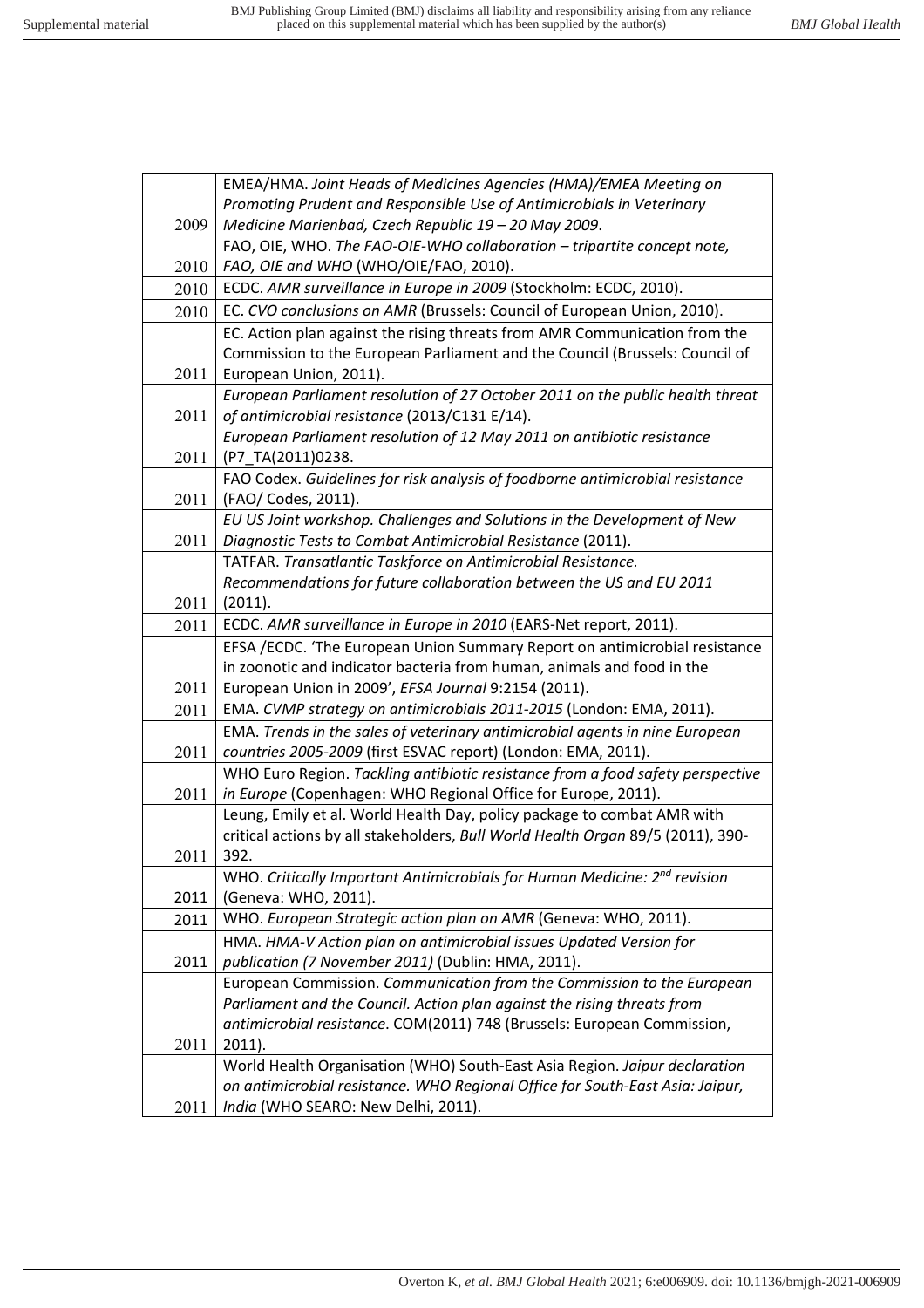|      | European Parliament resolution of 11 December 2012 on the Microbial              |
|------|----------------------------------------------------------------------------------|
| 2012 | Challenge - Rising threats from Antimicrobial Resistance (2012/2041(INI)).       |
|      | European Parliament Report on the Microbial Challenge - Rising threats from      |
| 2012 | Antimicrobial Resistance (2012).                                                 |
|      | Council of the European Union. Council conclusions of 22 June 2012 on the        |
|      | impact of antimicrobial resistance in the human health sector and in the         |
| 2012 | veterinary sector $-a$ 'One Health' perspective.                                 |
|      | FAO. Improving biosecurity through prudent and responsible use of veterinary     |
|      | medicines in aquatic food production. Fisheries and aquaculture technical paper  |
| 2012 | (FAO: Rome, 2012).                                                               |
|      | OIE. 'Antimicrobial resistance in animal and public health', Scientific and      |
| 2012 | Technical Review 31/1 (2012), 15-21.                                             |
|      | WHO. The Evolving Threat of Antimicrobial Resistance: Options for Action         |
| 2012 | (Geneva: WHO, 2012).                                                             |
|      | WHO. Critically Important Antimicrobials for Human Medicine: 3rd revision        |
| 2012 | (Geneva: WHO, 2012).                                                             |
|      | ECDC. AMR surveillance in Europe in 2011 (EARS-Net report) (Stockholm: ECDC,     |
| 2012 | $2012$ ).                                                                        |
|      | EFSA /ECDC. 'The European Union Summary Report on antimicrobial resistance       |
|      | in zoonotic and indicator bacteria from humans, animals and food in 2010',       |
| 2012 | EFSA Journal 10:2598 (2012).                                                     |
|      | EMA. Sales of veterinary antimicrobial agents in 19 EU/EEA countries in 2010     |
| 2012 | (second ESVAC report) (London: EMA, 2012).                                       |
|      | European Commission. Antimicrobial Resistance, Special Eurobarometer 407         |
| 2013 | Report (Brussels: European Commission, 2013).                                    |
|      | EFSA/ECDC. 'The European Union Summary Report on antimicrobial resistance        |
|      | in zoonotic and indicator bacteria from humans, animals and food in 2011',       |
| 2013 | EFSA Journal 11/5 (2013), 3196.                                                  |
|      | ECDC. AMR surveillance in Europe in 2012 (EARS-Net report) (Stockholm: ECDC,     |
| 2013 | $2013$ ).                                                                        |
|      | ECDC. Surveillance of antimicrobial consumption in Europe in 2010 (ESAC          |
| 2013 | report) (Stockholm: ECDC, 2013).                                                 |
|      | EMA. Sales of veterinary antimicrobial agents in 25 EU/EEA countries in 2011     |
| 2013 | (ESVAC report) (London: EMA, 2013).                                              |
| 2013 | FAO. Addressing antimicrobial resistance, FAO Highlights, July 2013.             |
|      | 67th World Health Assembly resolution WHA67.25 for global action plan in May     |
| 2014 | 2014.                                                                            |
|      | APEC. APEC Guideline to Tackle Antimicrobial Resistance in the Asia-Pacific      |
| 2014 | Region, APEC (Seoul: APEC, 2014).                                                |
|      | Council of the European Union. 'Council conclusions of 1 December 2014 on        |
|      | patient safety and quality of care, including the prevention and control of      |
|      | healthcare associated infections and antimicrobial resistance', Official Journal |
| 2014 | of the European Union C438/7 (2014).                                             |
|      | TATFAR. TATFAR : Progress report Recommendations for future collaboration        |
| 2014 | between the US and EU (2014).                                                    |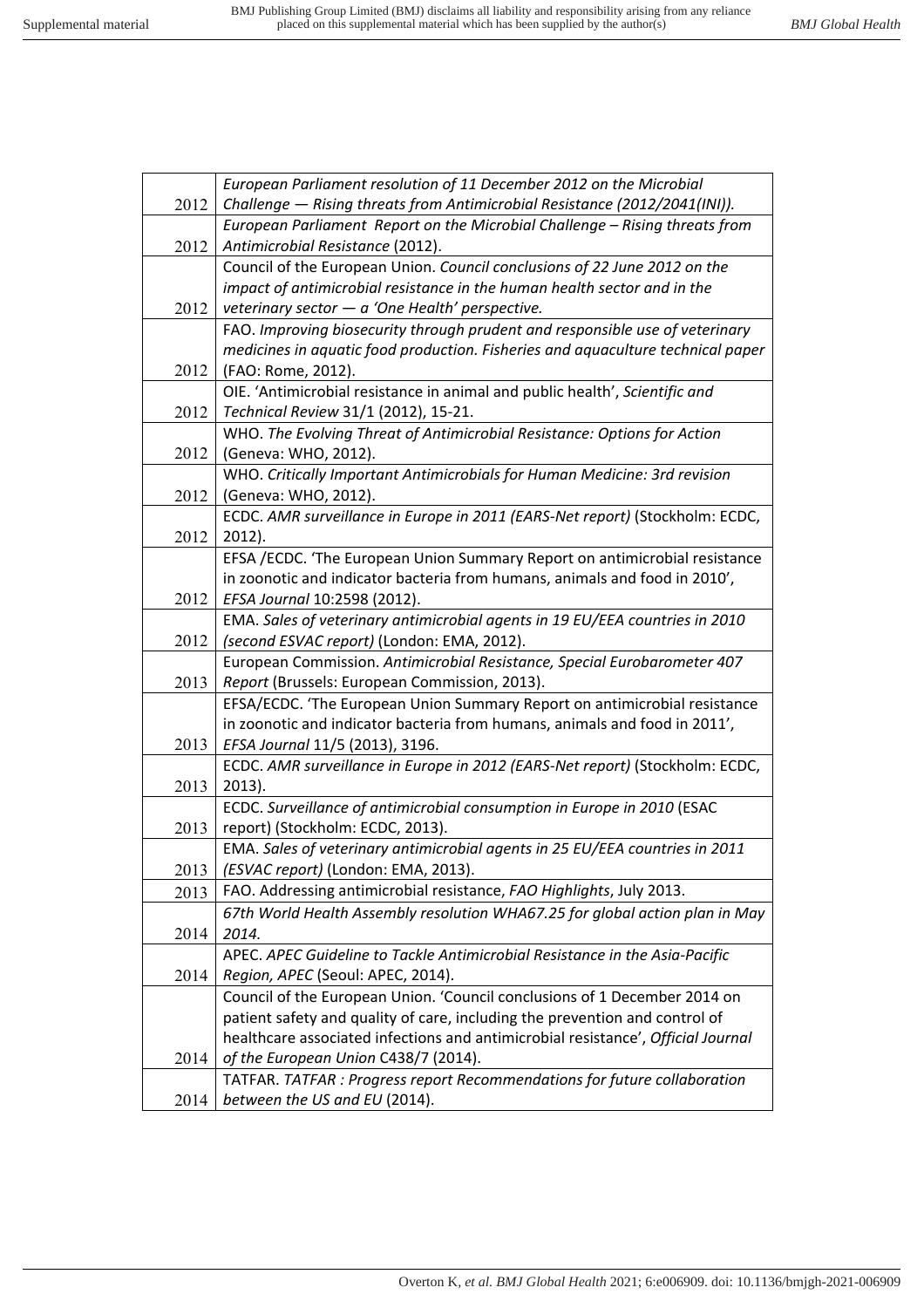|      | EMA. Answers to the requests for scientific advice on the impact on public                |
|------|-------------------------------------------------------------------------------------------|
|      | health and animal health of the use of antibiotics in animals (London: EMA,               |
| 2014 | 2014).                                                                                    |
|      | EIP-AGRI Focus Group Reducing antibiotic use in pig farming (European                     |
| 2014 | Commission, 2014).                                                                        |
|      | ECDC. AMR surveillance in Europe in 2013 (EARS-Net report) (Stockholm: ECDC,              |
| 2014 | 2014).                                                                                    |
|      | ECDC. Surveillance of antimicrobial consumption in Europe in 2012 (ESAC                   |
| 2014 | report) (Stockholm: ECDC, 2014).                                                          |
|      | ECDC. Surveillance of antimicrobial consumption in Europe in 2011 (ESAC                   |
| 2014 | report) (Stockholm: ECDC, 2014).                                                          |
|      | EMA. Sales of veterinary antimicrobial agents in 26 EU/EEA countries in 2012              |
| 2014 | (ESVAC report) (London: EMA, 2014).                                                       |
|      | WHO. Antimicrobial resistance: global report on surveillance (Geneva: WHO,                |
| 2014 | 2014).                                                                                    |
|      | WHO. Briefing Note Antimicrobial Resistance: An Emerging Water, Sanitation                |
| 2014 | and Hygiene Issue (Geneva: WHO, 2014).                                                    |
|      | FAO. Review of the Literature on Antimicrobial Resistance in Zoonotic Bacteria            |
| 2014 | from Livestock in East, South and Southeast Asia (Rome: FAO, 2014).                       |
|      | TATFAR. Report on the modified Delphi process for common structure and                    |
| 2015 | process indicators for hospital antimicrobial stewardship programs (2015).                |
|      | G7. Declaration of the G7 Health Ministers Berlin Declaration on Antimicrobial            |
|      | Resistance Global Union for Antibiotics Research and Development (GUARD) - 8              |
| 2015 | - 9 October 2015 in Berlin (Berlin, 2015).                                                |
|      | G7. Leaders' Declaration G7 Summit 7-8 June 2015. G7 Germany, Elmau                       |
| 2015 | (Elmau, 2015).                                                                            |
|      | European Parliament Resolution of 19 May 2015 on safer healthcare in Europe:              |
|      | improving patient safety and fighting antimicrobial resistance                            |
| 2015 | (P8_TA(2015)0197).                                                                        |
|      | EC. 'Guidelines for the prudent use of antimicrobials in veterinary medicine',            |
| 2015 | Official Journal of the European Union C 299/04 (2015).                                   |
|      | EC. Progress report on the action plan against the rising threats from AMR                |
| 2015 | (SWD (2015) 59) (Brussels: European Commission, 2015).                                    |
|      | ECDC. Annual epidemiological report 2014. Antimicrobial resistance and                    |
| 2015 | healthcare-associated infections [2012 data] (Stockholm: ECDC, 2015).                     |
|      | ECDC. AMR surveillance in Europe in 2014 (EARS-Net report) (Stockholm: ECDC,              |
| 2015 | $2015$ ).<br>EMA. Sales of veterinary antimicrobial agents in 26 EU/EEA countries in 2013 |
|      | Fifth ESVAC report (London: EMA, 2015).                                                   |
| 2015 | ECDC/EFSA/EMA. 'First joint report on the integrated analysis of the                      |
|      | consumption of antimicrobial agents and occurrence of antimicrobial                       |
|      | resistance in bacteria from humans and food-producing animals', EFSA Journal              |
|      | 13/114 (2015) (Joint Interagency Antimicrobial Consumption and Resistance                 |
| 2015 | Analysis (JIACRA).                                                                        |
| 2015 | OECD. Policy brief AMR in G7 countries (Paris: OECD, 2015).                               |
|      |                                                                                           |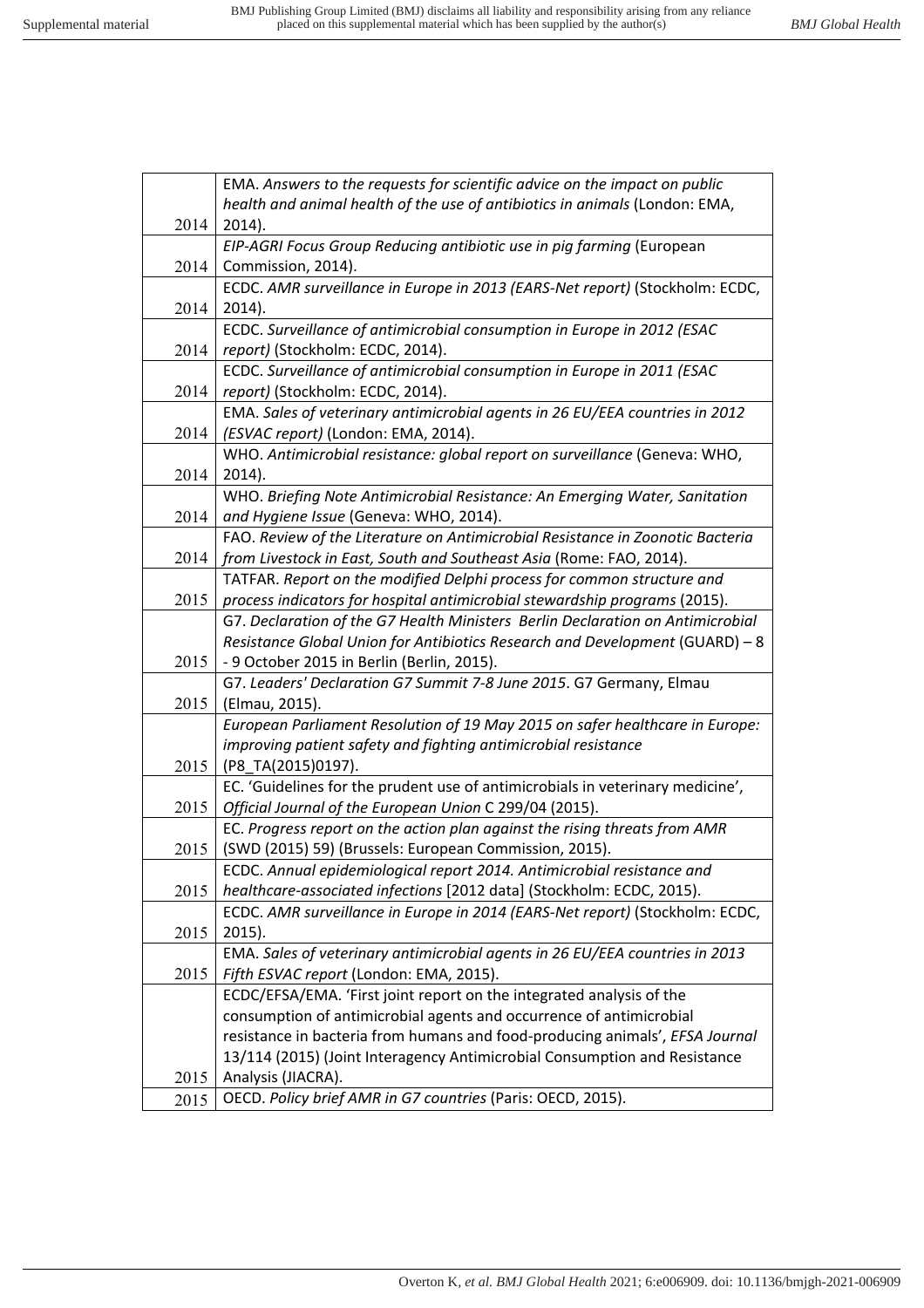|              | OECD. Antimicrobial Resistance in G7 Countries And Beyond: Economic Issues,                                                                            |
|--------------|--------------------------------------------------------------------------------------------------------------------------------------------------------|
| 2015         | Policies and Options for Action (Paris: OECD, 2015).                                                                                                   |
|              | WHO. Global Action Plan on Antimicrobial Resistance (Geneva: WHO, 2015)                                                                                |
| 2015         | (developed together with FAO and OIE).                                                                                                                 |
|              | WHO. Worldwide country situation analysis: response to antimicrobial                                                                                   |
| 2015         | resistance (Geneva: WHO, 2015).                                                                                                                        |
|              | WHO. Antibiotic Resistance. A multi-country public awareness survey (Geneva:                                                                           |
| 2015         | WHO, 2015).                                                                                                                                            |
|              | WHO. Global Antimicrobial Resistance Surveillance System: Manual for Early                                                                             |
| 2015         | Implementation (Geneva: WHO, 2015).                                                                                                                    |
| 2015         | FAO. Codex texts on foodborne antimicrobial resistance (Rome: FAO, 2015).                                                                              |
| 2015         | FAO. Status Report on Antimicrobial Resistance (Rome: FAO, 2015).                                                                                      |
|              | FAO. 'FAO's work on antimicrobial resistance', Information Note no. 4 CL 153/3                                                                         |
|              | Adjustments to the Programme of Work and Budget 2016-2017. (Rome: FAO,                                                                                 |
| 2015         | $2015$ ).                                                                                                                                              |
|              | WHO. Critically Important Antimicrobials for Human Medicine: 4th Revision                                                                              |
| 2016         | (Geneva: WHO, 2016).                                                                                                                                   |
|              | UN. Political Declaration of the UN General Assembly on Antimicrobial                                                                                  |
|              | Resistance (71st United Nations General Assembly Resolution 70/183) to hold                                                                            |
| 2016         | high-level meeting on AMR (New York: UN, 2016).                                                                                                        |
|              | Council of the European Union. 'Council conclusions on the next steps under a                                                                          |
|              | One Health approach to combat antimicrobial resistance', Official Journal of                                                                           |
| 2016         | the European Union C 259/26 (2016).                                                                                                                    |
|              | EMA / EFSA. 'Joint Scientific Opinion on measures to reduce the need to use<br>antimicrobial agents in animal husbandry in the European Union, and the |
|              | resulting impacts on food safety (RONAFA) - adopted 01.12.2016', EFSA                                                                                  |
| 2016         | Journal 15/1 (2017), 4666.                                                                                                                             |
|              | EFSA/ECDC. 'The European Union summary report on antimicrobial resistance                                                                              |
|              | in zoonotic and indicator bacteria from humans, animals and food in 2014',                                                                             |
| 2016         | EFSA Journal 14/2 (2016), 4380.                                                                                                                        |
| 2016         | ECDC. AMR surveillance in Europe in 2015 (Stockholm: ECDC, 2016).                                                                                      |
|              | EC. 'Council conclusions on the next steps under a One Health approach to                                                                              |
|              | combat antimicrobial resistance', Official Journal of the European Union, C269/05,                                                                     |
| 2016         | 23.07.2016.                                                                                                                                            |
|              | Smith, Elta et al., Evaluation of the EC Action Plan against the rising threats                                                                        |
| 2016         | from antimicrobial resistance (Brussels: European Commission, 2016).                                                                                   |
|              | EC. Action Plan Against the rising threats from Antimicrobial Resistance: Road                                                                         |
| 2016         | Map (Brussels: European Commission, 2016).                                                                                                             |
| 2016         | EMA. CVMP strategy on antimicrobials 2016-2020 (London: EMA, 2016).                                                                                    |
|              | EMA. Sales of veterinary antimicrobial agents in 29 EU/EEA countries in 2014                                                                           |
| 2016         |                                                                                                                                                        |
|              | (ESVAC report). Trends from 2011 to 2014 (London: EMA, 2016).                                                                                          |
|              | WHO. National antimicrobial resistance surveillance systems and participation                                                                          |
|              | in the Global Antimicrobial Resistance Surveillance System (GLASS) A guide to                                                                          |
|              | planning, implementation, and monitoring and evaluation (Geneva: WHO,                                                                                  |
| 2016<br>2016 | $2016$ ).<br>WHO FAO OIE. A manual for developing national action plans (2016).                                                                        |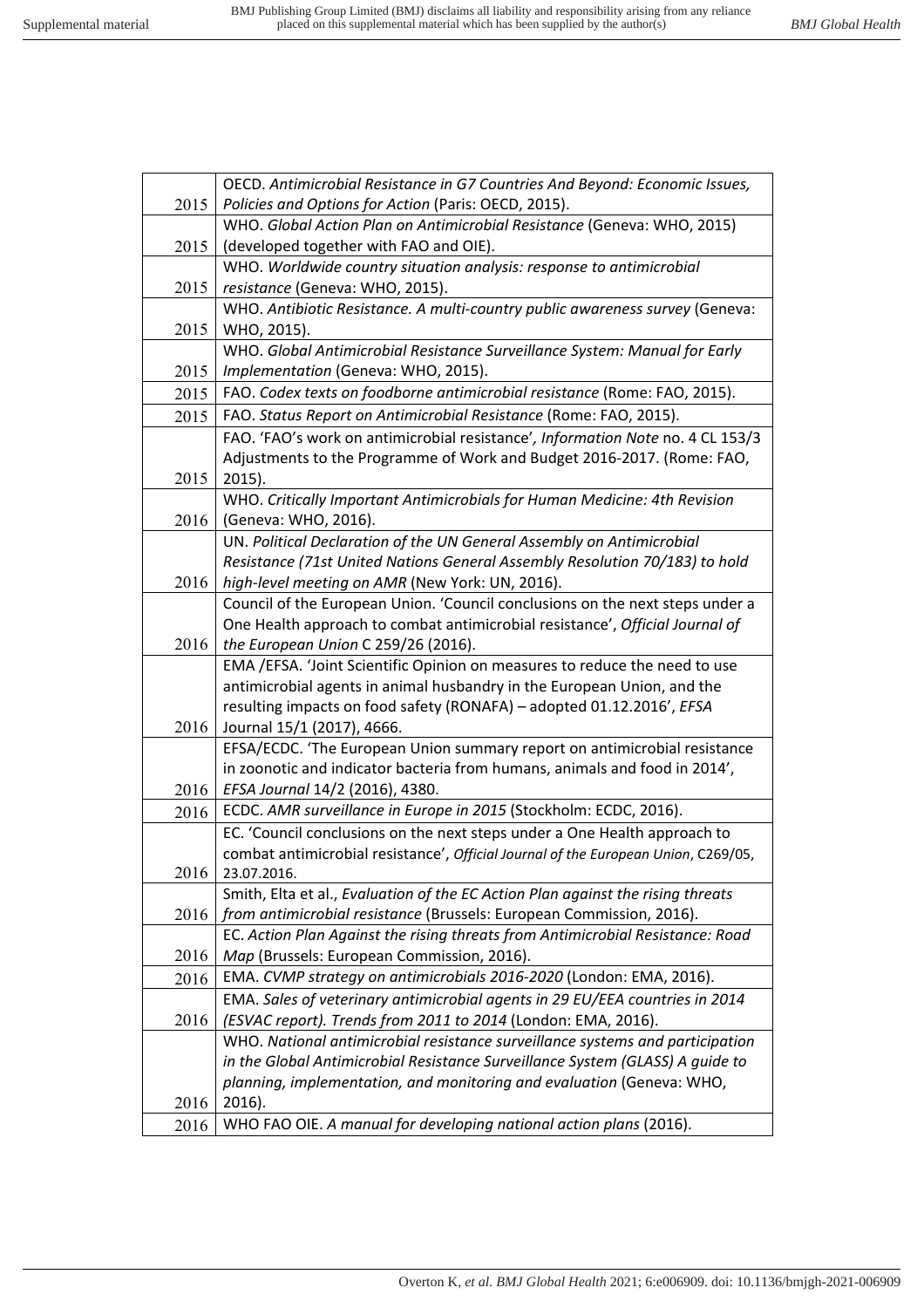|      | FAO. Drivers and Dynamics and Epidemiology of Antimicrobial Resistance in                                                                                    |
|------|--------------------------------------------------------------------------------------------------------------------------------------------------------------|
| 2016 | Animal Production (Rome: FAO, 2016).                                                                                                                         |
|      | FAO. Antimicrobial resistance and our food systems: challenges and solutions                                                                                 |
| 2016 | (Rome: FAO, 2016).                                                                                                                                           |
| 2016 | FAO. Antimicrobial resistance. What is it (Rome: FAO, 2016).                                                                                                 |
|      | FAO. Antimicrobial resistance. Global commitment to local action (Rome: FAO,                                                                                 |
| 2016 | 2016).                                                                                                                                                       |
| 2016 | FAO. Update on FAOs work on AMR (Rome: FAO, 2016).                                                                                                           |
|      | FAO. The FAO action plan on antimicrobial resistance 2016-2020 (Rome: FAO,                                                                                   |
| 2016 | 2016).                                                                                                                                                       |
|      | OIE. OIE Annual report on the use of antimicrobial agents in animals - Better                                                                                |
| 2016 | understanding of the global situation (Paris: OIE, 2016).                                                                                                    |
|      | OIE. Combatting Antimicrobial Resistance Through A One Health Approach:                                                                                      |
| 2016 | Actions and OIE Strategy (Paris: OIE, 2016).                                                                                                                 |
|      | OIE. The OIE Strategy on Antimicrobial Resistance and the Prudent Use of                                                                                     |
| 2016 | Antimicrobials (Paris: OIE, 2016).                                                                                                                           |
|      | Tackling Drug-Resistant Infections Globally: Final Report and Recommendations                                                                                |
| 2016 | (London: AMR Review, 2016)                                                                                                                                   |
| 2016 | OECD. Antimicrobial Resistance: Policy Insights (Paris: OECD, 2016).                                                                                         |
|      | TATFAR. Economic incentives for antimicrobial therapy development: summary                                                                                   |
| 2016 | from the TATFAR (2016).                                                                                                                                      |
|      | ICF. 'EU external scientific report Perceptions on the human health impact of                                                                                |
|      | antimicrobial resistance (AMR) and antibiotics use in animals across the EU',                                                                                |
| 2017 | EFSA supporting publication (2017), EN-1183.                                                                                                                 |
|      | TATFAR. 'Pull Incentives for Antibacterial Drug Development: An Analysis by                                                                                  |
|      | the Transatlantic Task Force on Antimicrobial Resistance', Clinical Infectious                                                                               |
| 2017 | Diseases 65/8 (2017), 1378-1382.                                                                                                                             |
|      | G20. Germany Hamburg G20 Leaders' Declaration: Shaping an interconnected                                                                                     |
| 2017 | world (Hamburg, 2017).                                                                                                                                       |
|      | G20. Berlin Declaration of the G20 Health Ministers: Together Today for a                                                                                    |
| 2017 | Healthy Tomorrow (Berlin, 2017).                                                                                                                             |
|      | EMA/EFSA. 'EMA and EFSA Joint Scientific Opinion on measures to reduce the                                                                                   |
|      | need to use antimicrobial agents in animal husbandry in the European Union,<br>and the resulting impacts on food safety (RONAFA)', EFSA Journal 15/1 (2017), |
| 2017 | 4666.                                                                                                                                                        |
|      | EC. A European One Health Action Plan against Antimicrobial Resistance (AMR)                                                                                 |
| 2017 | (Brussels: EC, 2017).                                                                                                                                        |
|      | EC. Antimicrobial resistance and causes of non-prudent use of antibiotics in                                                                                 |
| 2017 | human medicine in the EU (Brussels: EU, 2017).                                                                                                               |
| 2017 | ECDC. AMR surveillance in Europe in 2016 (Stockholm: ECDC, 2017).                                                                                            |
|      | ECDC. EU Guidelines for the prudent use of antimicrobials in human health                                                                                    |
| 2017 | (Stockholm: ECDC, 2017).                                                                                                                                     |
|      | ECDC, EFSA and EMA. 'Joint Scientific Opinion on a list of outcome indicators as                                                                             |
|      | regards surveillance of antimicrobial resistance and antimicrobial consumption                                                                               |
| 2017 | in humans and food-producing animals', EFSA Journal 15/10 (2017), 5017.                                                                                      |
|      |                                                                                                                                                              |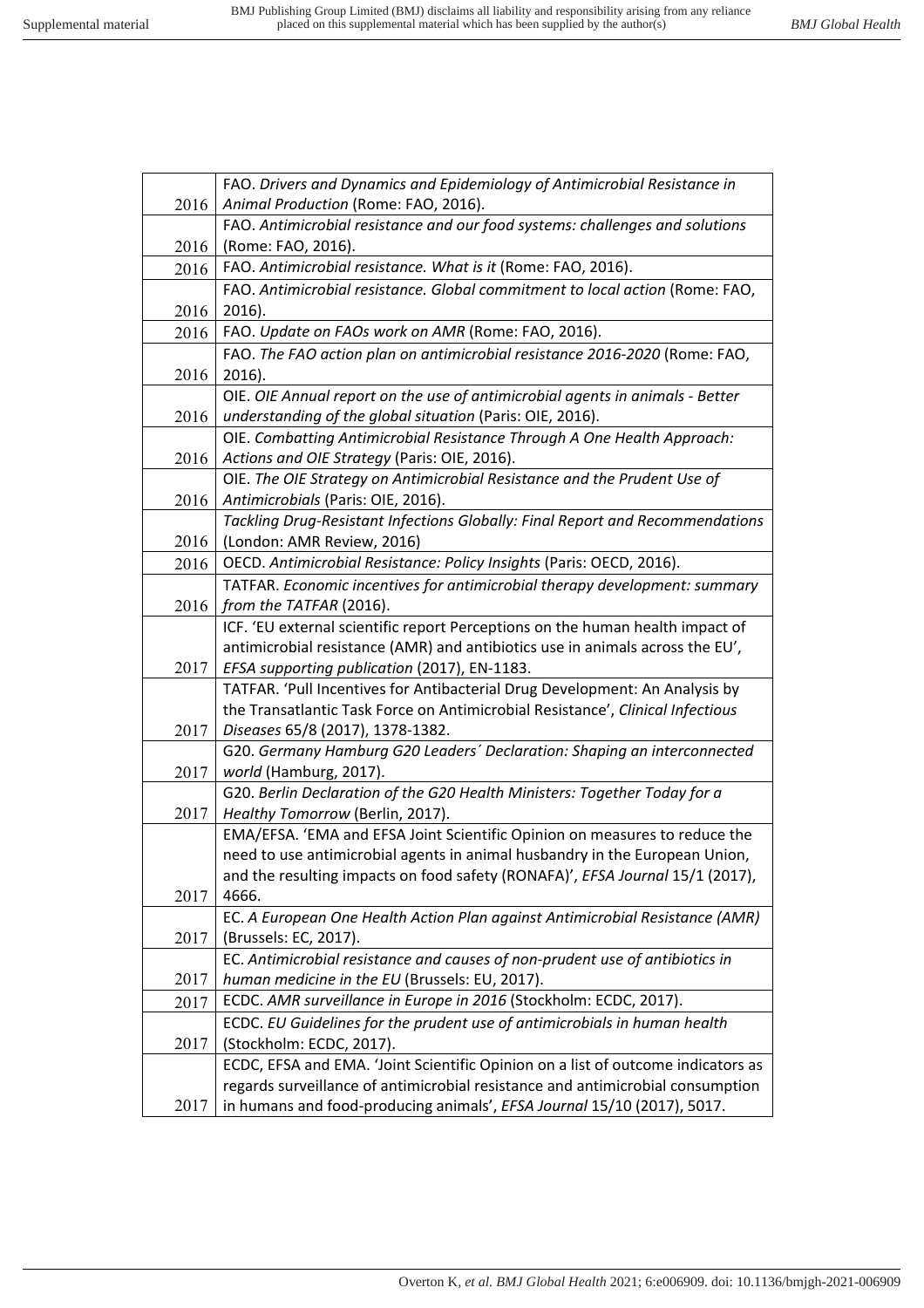|      | ECDC/EFSA/EMA. 'Second joint report on the integrated analysis of the              |
|------|------------------------------------------------------------------------------------|
|      | consumption of antimicrobial agents and occurrence of antimicrobial                |
|      | resistance in bacteria from humans and food-producing animals (JIACRA 2)',         |
| 2017 | EFSA Journal 15/7 (2017), 4872.                                                    |
|      | ECDC/EFSA. 'The European Union summary report on antimicrobial resistance          |
|      | in zoonotic and indicator bacteria from humans, animals and food in 2015',         |
| 2017 | EFSA Journal 15/2 (2017), 4694.                                                    |
|      | World Bank. Assessing the Global economic and poverty effects of antimicrobial     |
|      | resistance [Policy Research Working Paper; No. 8133] (Washington DC: World Bank,   |
| 2017 | 2017).                                                                             |
|      | World Bank. Drug Resistant Infections: A Threat to our Economic Future             |
| 2017 | (Washington DC: World Bank, 2017).                                                 |
|      | EMA. Sales of veterinary antimicrobial agents in 30 EU/EEA countries in 2015       |
| 2017 | (ESVAC report). Trends from 2010 to 2015 (London: EMA, 2017).                      |
|      | WHO. Guidelines for the prevention and control of carbapenem-resistant             |
|      | Enterobacteriaceae, Acinetobacter baumannii and Pseudomonas aeruginosa in          |
| 2017 | health care facilities (Geneva: World Health Organization, 2017).                  |
|      | WHO. Prioritization of pathogens to guide discovery, research and development      |
|      | of new antibiotics for drug-resistant bacterial infections, including tuberculosis |
| 2017 | (Geneva: World Health Organization, 2017).                                         |
|      | WHO. Integrated Surveillance of Antimicrobial Resistance in Foodborne              |
|      | Bacteria: Application of a One Health Approach (Geneva: World Health               |
| 2017 | Organization, 2017).                                                               |
|      | WHO. Critically important antimicrobials for human medicine $-$ 5th rev.           |
| 2017 | (Geneva: World Health Organization, 2017).                                         |
|      | WHO. Global Priority List of Antibiotic-Resistant Bacteria To Guide Research,      |
| 2017 | Discovery and Development of new Antibiotics (Geneva: WHO, 2017).                  |
|      | WHO. Antibacterial agents in clinical development $-$ an analysis of the           |
|      | antibacterial clinical development pipeline, including Mycobacterium               |
| 2017 | tuberculosis (Geneva: WHO, 2017).                                                  |
|      | ECA/FAO. Antimicrobial resistance (AMR): the loss of a major defence to the        |
|      | emerging challenge? 40th Session. Budapest, Hungary. 27-28 September 2017          |
| 2017 | (Rome: ECA/FAO, 2017)                                                              |
| 2017 | FAO. Antimicrobial resistance in food and agriculture (Rome: FAO, 2017).           |
|      | FAO. Antimicrobial resistance a serious threat to human and animal health.         |
| 2017 | Available at http://www.fao.org/3/i6370e/i6370e.pdf (Rome: FAO, 2017).             |
|      | FAO. FAO initiatives on prevention and control of AMR. Available at                |
| 2017 | http://www.fao.org/3/i7118e/i7118e.pdf (Rome: FAO, 2017).                          |
|      | FAO, WHO, OIE. Country Progress in the implementation of the global action         |
|      | plan on antimicrobial resistance: WHO, FAO and OIE Launch Global Tripartite        |
| 2017 | Database (2017).                                                                   |
|      | FAO, WHO, OIE. Monitoring and evaluation of the Global Action Plan on              |
| 2017 | Antimicrobial Resistance: Proposed approach, August 2017                           |
|      | OECD, WHO, FAO, OIE. Tackling Antimicrobial Resistance. Ensuring Sustainable       |
| 2017 | R&D (2017)                                                                         |
|      |                                                                                    |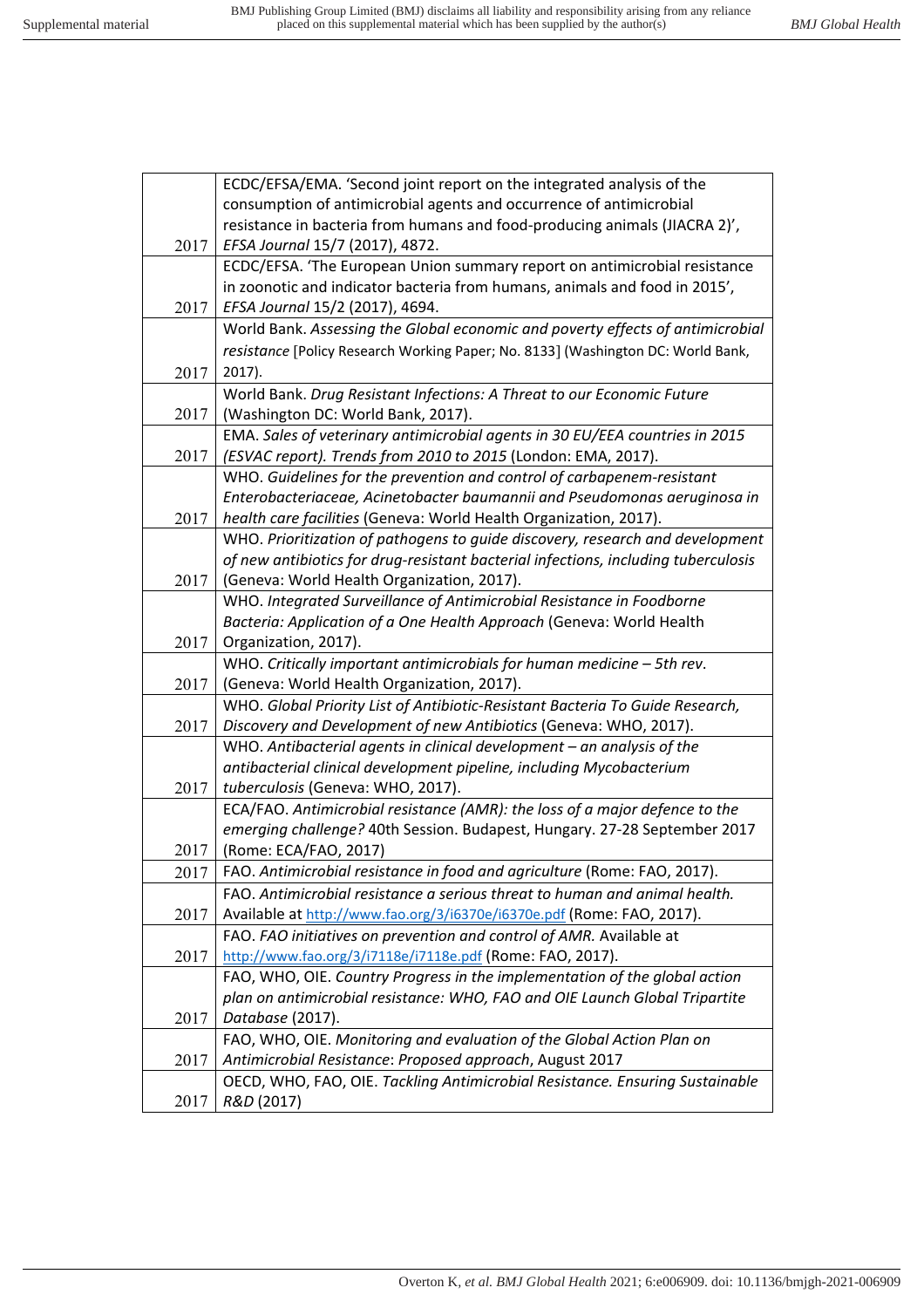|      | OECD. 'Low-value health care with high stakes: Promoting the rational use of          |
|------|---------------------------------------------------------------------------------------|
| 2017 | antimicrobials', in Tackling Wasteful Spending on Health (Paris: OECD, 2019).         |
|      | FAO, WHO, OIE. Memorandum of understanding between FAO, OIE, and WHO.                 |
| 2018 | (2018).                                                                               |
|      | EC. Measures to Tackle Antimicrobial Resistance Through the Prudent Use of            |
| 2018 | Antimicrobials in Animals (Luxembourg: EU, 2018).                                     |
|      | EC. Non-EU Countries' National Policies and Measures on Antimicrobial                 |
| 2018 | Resistance (Luxembourg: EU, 2018).                                                    |
|      | EFSA/ECDC. 'The European Union Summary Report on antimicrobial resistance             |
|      | in zoonotic and indicator bacteria from humans, animals and food in 2016',            |
| 2018 | EFSA Journal 16/2 (2018), 5182.                                                       |
|      | OECD. Stemming the Superbug Tide, Just A Few Dollars More (Paris: OECD,               |
| 2018 | $2018$ ).                                                                             |
|      | European Parliament. Report on a European One Health Action Plan against              |
|      | Antimicrobial Resistance. Available at                                                |
| 2018 | https://www.europarl.europa.eu/doceo/document/A-8-2018-0257 EN.pdf (2018).            |
|      | ECDC. Annual Epidemiological Report for 2014 Antimicrobial consumption                |
| 2018 | (Stockholm: ECDC, 2018).                                                              |
|      | ECDC. Annual Epidemiological Report for 2015 Antimicrobial consumption                |
| 2018 | (Stockholm: ECDC, 2018).                                                              |
|      | ECDC. Annual Epidemiological Report for 2016 Antimicrobial consumption                |
| 2018 | (Stockholm: ECDC, 2018).                                                              |
| 2018 | ECDC. AMR surveillance in Europe in 2017 (Stockholm: ECDC, 2018).                     |
|      | ECDC. Annual Epidemiological Report for 2017 Antimicrobial consumption                |
| 2018 | (Stockholm: ECDC, 2018)                                                               |
|      | ECDC. Surveillance of antimicrobial consumption in Europe in 2013-2014                |
| 2018 | (Stockholm: ECDC, 2018)                                                               |
|      | EMA. Sales of veterinary antimicrobial agents in 30 EU/EEA countries in 2016          |
| 2018 | (ESVAC report). Trends from 2010 to 2016 (London: EMA, 2018).                         |
|      | WHO, FAO, OIE. Monitoring Global Progress On Addressing Antimicrobial                 |
|      | Resistance. Analysis report of the second round of results of AMR country-self-       |
| 2018 | assessment survey (Geneva: WHO, 2018).                                                |
|      | WHO. WHO report on surveillance of antibiotic consumption: 2016-2018 early            |
| 2018 | implementation (Geneva: World Health Organization, 2018).                             |
|      | WHO. Global antimicrobial resistance surveillance system (GLASS) report: early        |
| 2018 | implementation 2016-2017 (Geneva: WHO, 2018).                                         |
|      | WHO. Critically Important Antimicrobials for Human Medicine: 6 <sup>th</sup> revision |
| 2018 | (Geneva: WHO, 2018).                                                                  |
|      | WHO. Update of antibacterial agents in clinical development (Geneva: WHO,             |
| 2018 | 2018).                                                                                |
|      | WHO. Tackling Antimicrobial Resistance (AMR) together. Working Paper 5.0:             |
| 2018 | Enhancing the focus on gender and equity (Geneva: WHO, 2018).                         |
|      | WHO. Tackling Antimicrobial Resistance (AMR) together. Working Paper 1.0:             |
| 2018 | Multisectorial coordination (Geneva: WHO, 2018).                                      |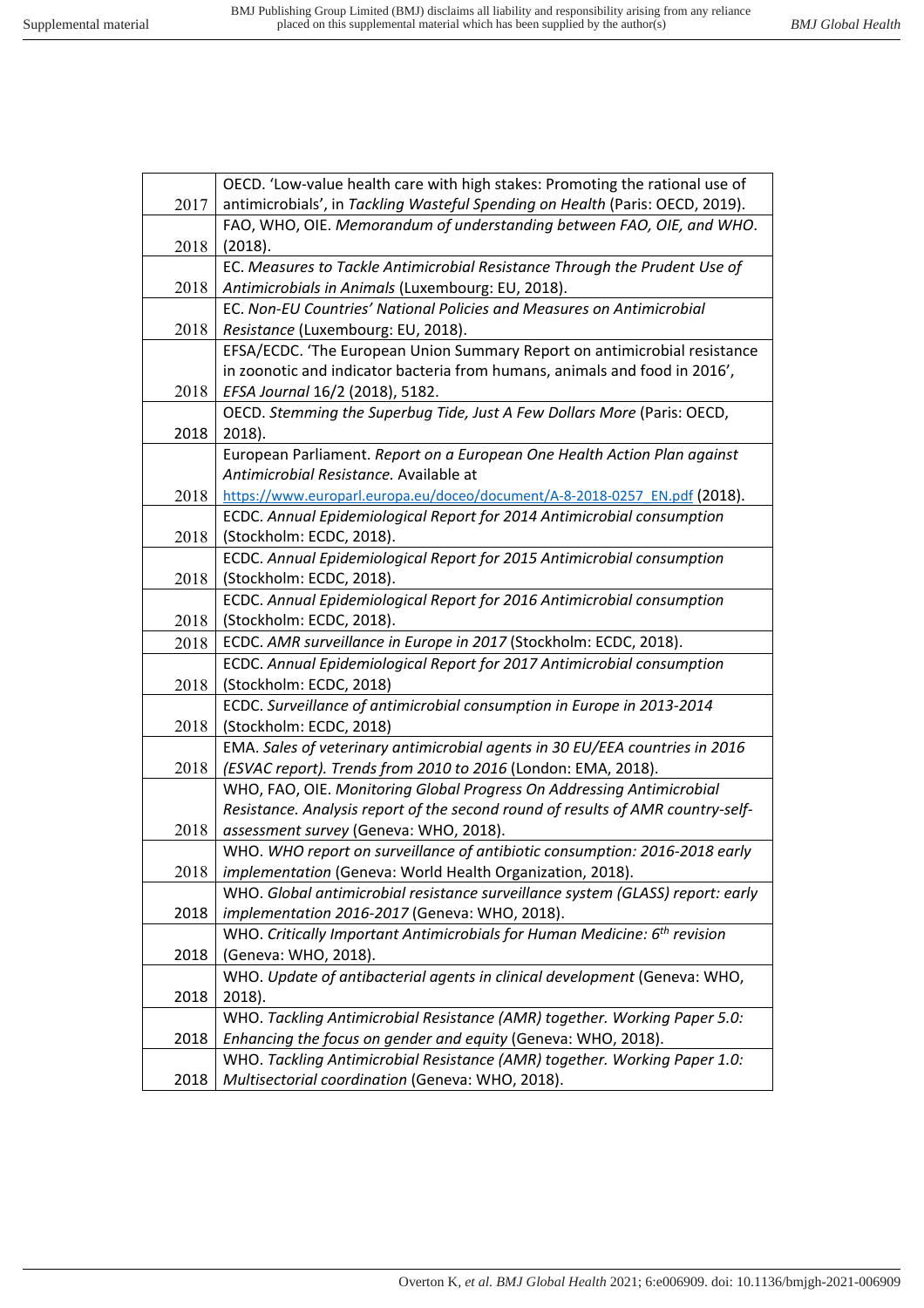|      | FAO. FAO initiatives on prevention and control of antimicrobial resistance:       |
|------|-----------------------------------------------------------------------------------|
|      | Addressing antimicrobial usage in Asia's livestock production industry (Rome:     |
| 2018 | FAO, 2018).                                                                       |
|      | FAO. FAO Information Pack Supporting national efforts to minimise risks from      |
| 2018 | Antimicrobial Resistance (AMR) (Rome: FAO, 2018).                                 |
|      | FAO/RAP. Antimicrobial resistance policy review and development framework         |
| 2018 | (Bangkok: FAO/RAP, 2018).                                                         |
|      | Welcome, US CDC, UK Science and Innovation Network. Initiatives for               |
| 2018 | Addressing Antimicrobial Resistance in the Environment (2018).                    |
|      | OIE. Annual Report on antimicrobial agents intending for use in animals -         |
| 2018 | Better Understanding the situation (Third Edition) (Paris: OIE, 2018).            |
|      | D'Atri et al (TATFAR). 'Targets for the reduction of antibiotic use in humans in  |
|      | the Transatlantic Taskforce on Antimicrobial Resistance (TATFAR) partner          |
| 2019 | countries', Eurosurveillance 24/28 (2019).                                        |
|      | TATFAR. Data for Action: Using Available Data Sources to Track Antibiotic Use     |
| 2019 | in your Country (2019).                                                           |
|      | UNICEF. Time is running out Technical note on antimicrobial resistance (New       |
| 2019 | York: UNICEF, 2019)                                                               |
|      | IACG. No Time to wait: securing the future from drug-resistant infections (UN,    |
| 2019 | 2019).                                                                            |
|      | WHO/ European Observatory on Health Systems and Policies. Averting the            |
|      | AMR crisis. Policy Brief 32. What are the avenues for policy action for countries |
| 2019 | in Europe? (Copenhagen: WHO Regional Office for Europe, 2019).                    |
|      | WHO. Antibacterial agents in preclinical development: an open access database     |
| 2019 | (Geneva: WHO, 2019).                                                              |
|      | FAO and WHO. Joint FAO/WHO Expert Meeting in collaboration with OIE on            |
|      | Foodborne Antimicrobial Resistance: Role of the Environment, Crops and            |
|      | Biocides - Meeting report. Microbiological Risk Assessment Series no. 34.         |
| 2019 | (Rome: FAO/WHO, 2019).                                                            |
|      | WHO. Antibacterial agents in clinical development: an analysis of the             |
| 2019 | antibacterial clinical development pipeline (Geneva: WHO, 2019).                  |
|      | WHO. Antimicrobial stewardship programmes in health-care facilities in low-       |
| 2019 | and middle-income countries. A practical toolkit (Geneva: WHO, 2019).             |
|      | WHO. Meeting Report Antibiotic Shortages: Magnitude, Causes and Possible          |
|      | Solutions. Norwegian Directorate of Health, Oslo, Norway 10-11 December           |
| 2019 | 2018 (Geneva: WHO, 2019).                                                         |
|      | WHO. Meeting report for technical consultation on in vitro diagnostics for AMR,   |
| 2019 | 27-28 March 2019 (Geneva: WHO, 2019).                                             |
|      | WHO. Landscape of diagnostics against antibacterial resistance, gaps and          |
| 2019 | priorities (Geneva: WHO, 2019).                                                   |
|      | WHO, FAO, OIE. Monitoring and Evaluation of the Global Action Plan on             |
| 2019 | Antimicrobial Resistance Framework and recommended indicators (2019).             |
|      | WHO. Turning plans into action for antimicrobial resistance (AMR). Working        |
| 2019 | paper 2.0: implementation and coordination (Geneva: WHO, 2019).                   |
|      | FAO. Stakeholder Consultation on an FAO Database for Antimicrobial                |
| 2019 | Resistance (AMR) in Food and Agriculture (Rome: FAO, 2019).                       |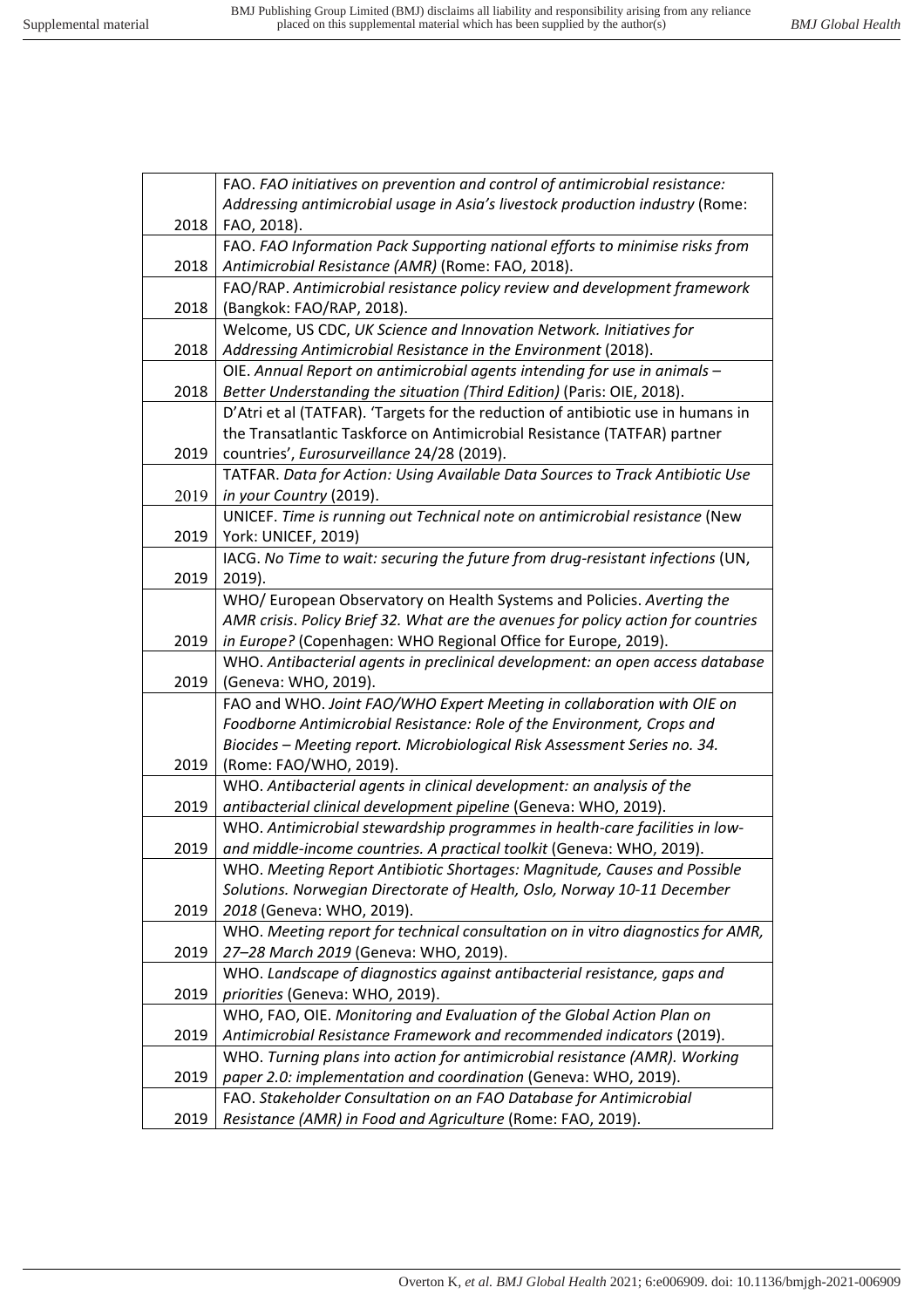|      | FAO. Monitoring and surveillance of antimicrobial resistance in bacteria from                    |
|------|--------------------------------------------------------------------------------------------------|
| 2019 | healthy food animals intended for consumption [Vol. 1] (Bangkok: FAO, 2019).                     |
|      | OIE. Report of the meeting of the OIE working group on Antimicrobial                             |
| 2019 | Resistance. Paris, October 1-3, 2019 (Paris: OIE, 2019).                                         |
|      | World Bank. Pulling Together to Beat Superbugs: Knowledge and                                    |
|      | Implementation Gaps in Addressing Antimicrobial Resistance (Washington DC:                       |
| 2019 | World Bank, 2019).                                                                               |
| 2019 | FAO. Antimicrobial Resistance (Draft Resolution) - C 2019/LIM/22 (2019).                         |
|      | FAO and Ministry of Food and Environment of Denmark. Tackling Antimicrobial                      |
|      | Use and Resistance in Pig Production. Lessons Learned in Denmark (Rome: FAO,                     |
| 2019 | 2019).                                                                                           |
| 2019 | FAO RAP. Managing antimicrobial resistance in Thailand (2019).                                   |
| 2019 | FAO, WHO, OIE. Antimicrobial Resistance Multi-Partner Trust Fund (2019).                         |
|      | EMA. Sales of veterinary antimicrobial agents in 31 European countries in 2017                   |
| 2019 | Trends from 2010 to 2017 (Amsterdam: EMA, 2019).                                                 |
|      | ECDC. Antimicrobial consumption in the EU/EEA Annual epidemiological report                      |
| 2019 | for 2018 (Stockholm: ECDC, 2019).                                                                |
| 2019 | ECDC. AMR surveillance in Europe in 2018 (Stockholm: ECDC, 2019).                                |
|      | ECDC and OECD. Antimicrobial Resistance Tackling the Burden in the European                      |
| 2019 | Union (2019).                                                                                    |
|      | WHO. GLASS whole-genome sequencing for surveillance of antimicrobial                             |
| 2020 | resistance (Geneva: WHO, 2020).                                                                  |
|      | WHO. GLASS guidance for national reference laboratories (Geneva: WHO,                            |
| 2020 | 2020).                                                                                           |
|      | WHO. First meeting of the WHO Antifungal Expert Group on Identifying Priority                    |
| 2020 | Fungal Pathogens: meeting report (Geneva: WHO, 2020).                                            |
|      | WHO. A financial model for an impact investment fund for the development of                      |
| 2020 | antibacterial treatments and diagnostics: a user guide (Geneva: WHO, 2020.)                      |
|      | WHO. GLASS method for estimating attributable mortality of antimicrobial                         |
| 2020 | resistant bloodstream infections (Geneva: WHO, 2020).                                            |
|      | WHO. Global antimicrobial resistance surveillance system (GLASS) report: early                   |
| 2020 | implementation 2020 (Geneva: WHO, 2020).                                                         |
|      | WHO. Target product profiles for needed antibacterial agents: enteric fever,                     |
| 2020 | gonorrhoea, neonatal sepsis, urinary tract infections and meeting report<br>(Geneva: WHO, 2020). |
|      | WHO. Target product profiles for antibacterial resistance diagnostics. Geneva:                   |
| 2020 | World Health Organization (Geneva: WHO, 2020).                                                   |
|      | WHO, FAO, OIE. Technical brief on water, sanitation, hygiene and wastewater                      |
|      | management to prevent infections and reduce the spread of antimicrobial                          |
| 2020 | resistance (WHO/FAO/OIE 2020).                                                                   |
|      | FAO, OIE, WHO. International instruments on the use of antimicrobials across                     |
| 2020 | the human, animal and plant sectors (2020).                                                      |
|      | Bondad-Reataso et al. [FAO], 'Outputs and Activities of FAO Project                              |
|      | FMM/RAS/298/MULON Antimicrobial Resistance in Fisheries and Summary of                           |
|      | FAO's Recent Work on Antimicrobial Resistance in Aquaculture', FAO Fisheries                     |
| 2020 | and Aquaculture Circular No. 1215. Rome, FAO.                                                    |
|      |                                                                                                  |